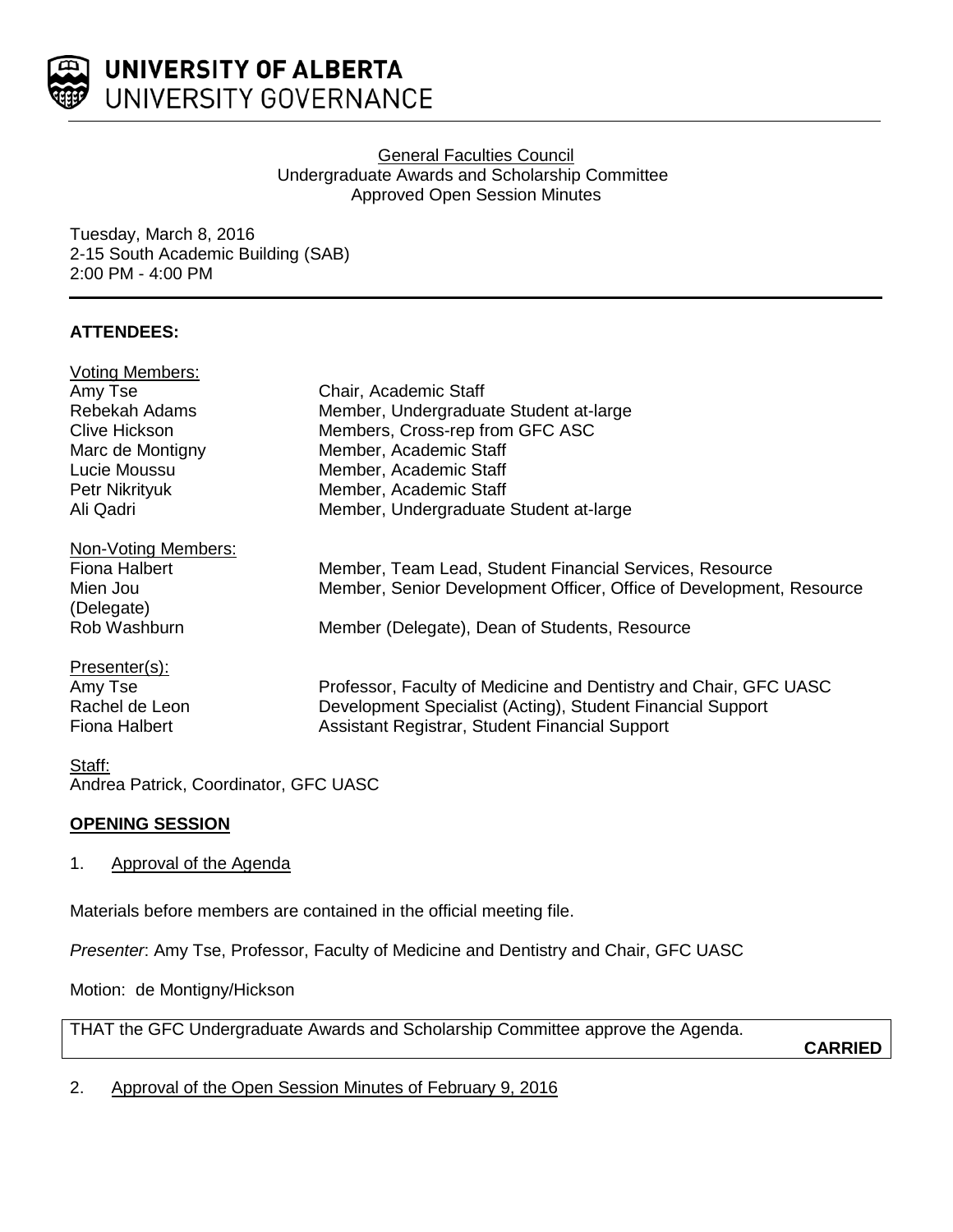Materials before members are contained in the official meeting file.

*Presenter*: Amy Tse, Professor, Faculty of Medicine and Dentistry and Chair, GFC UASC

Motion: de Montigny/Moussu

THAT the GFC Undergraduate Awards and Scholarship Committee approve the Minutes of February 9, 2016.

**CARRIED**

## 3. Comments from the Chair

There were no comments.

# **ACTION ITEMS**

# 4. New Undergraduate Awards and Bursaries for Approval (March 8, 2016)

Materials before members are contained in the official meeting file.

*Presenter*: Rachel de Leon, Development Specialist (Acting), Student Financial Support

*Purpose of the Proposal*: To approve new undergraduate awards, scholarships and bursaries.

#### *Discussion*:

Ms de Leon presented new undergraduate awards, scholarships and bursaries for members to consider. During the discussion in regards to these items, members expressed numerous comments.

Item 12: Members discussed the "Funded By" section in regards to the dates of employment and Emeritus status of the individual listed within the award.

Item 13: Ms de Leon noted that this item had been grandfathered from the Faculty of Law. Members discussed the last sentence of the Conditions of the award.

Item 14: Members discussed the Conditions of the award in relation to the specific areas of the degree. A member enquired about how the eligibility criteria in the award would be confirmed.

Item 16: Changes were proposed to the Conditions of the award.

Item 18: Changes were made to the Conditions of the award.

Item 19: Changes were made to the Funded By section of the award.

Item 20: A member enquired whether this bursary applies to any undergraduate degree.

Motion: Moussu/Hickson

THAT the GFC Undergraduate Awards and Scholarship Committee approve, under delegated authority from General Faculties Council, new Undergraduate Awards and Bursaries, as submitted by Student Financial Support and as set forth in Attachment 1, as amended, to be effective immediately.

**CARRIED**

5. Amendments to Existing Undergraduate Awards and Bursaries for Approval (March 8, 2016)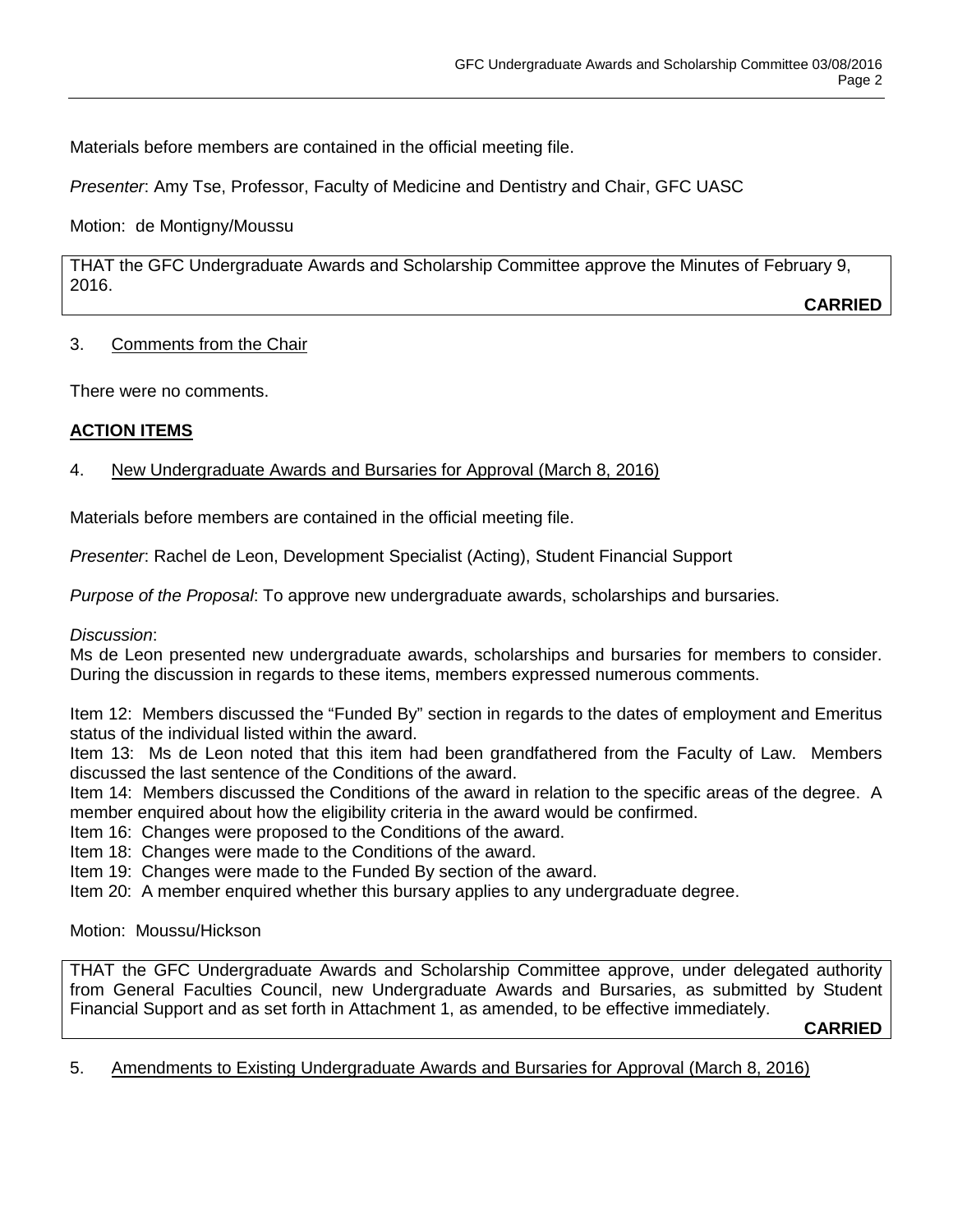Materials before members are contained in the official meeting file.

*Presenter*: Rachel de Leon, Development Specialist (Acting), Student Financial Support

*Purpose of the Proposal*: To approve changes to existing undergraduate awards, scholarships and bursaries.

### *Discussion*:

Ms de Leon presented proposed changes to several existing awards, bursaries and scholarships to members. During the discussion in regards to each item, members provided several suggestions and comments.

Item 1: Ms de Leon confirmed that the word "bourse" is to be used for items from Faculté Saint-Jean. A member enquired about the Conditions of the award.

Item 2: Several changes were made to this citation.

Item 3: Members discussed immigration *versus* refugee status and the application process. Members also discussed study permit and permanent residency. A member sought clarification in regards to the term "displaced person". Members discussed the word "achieving" within the Conditions and whether or not it should be changed to "maintaining".

Motion: de Montigny/Hickson

THAT the GFC Undergraduate Awards and Scholarship Committee approve, under delegated authority from General Faculties Council, amendments to Existing Undergraduate Student Awards and Bursaries, as submitted by Student Financial Support and as set forth in Attachment 1, as amended, to be effective immediately.

**CARRIED**

#### **DISCUSSION ITEMS**

6. Undergraduate Student Financial Support at the University of Alberta: Discussion Paper

Materials before members are contained in the official meeting file.

*Presenter*: Fiona Halbert, Assistant Registrar, Student Financial Support

*Purpose of the Proposal*: For information/discussion

#### *Discussion*:

Ms Halbert reported that this document originated from the identified need for an institutional strategy for undergraduate support, adding that within this last 18 months, this issue has been recognized by various members of the academy, including the President, members of the Students' Union, and members of the Board of Governors as an important strategy for recruitment and retention of students. She noted that the last year has been spent consulting on this issue, in an attempt to gather feedback from the community on how best to proceed.

During her presentation, Ms Halbert outlined the current challenges, including the lack of a single repository for UFS information; the absence of an institutional strategy; technological constraints; USF program imbalances; imbalances within the revenue streams and programs, and a lack of fundraising alignment.